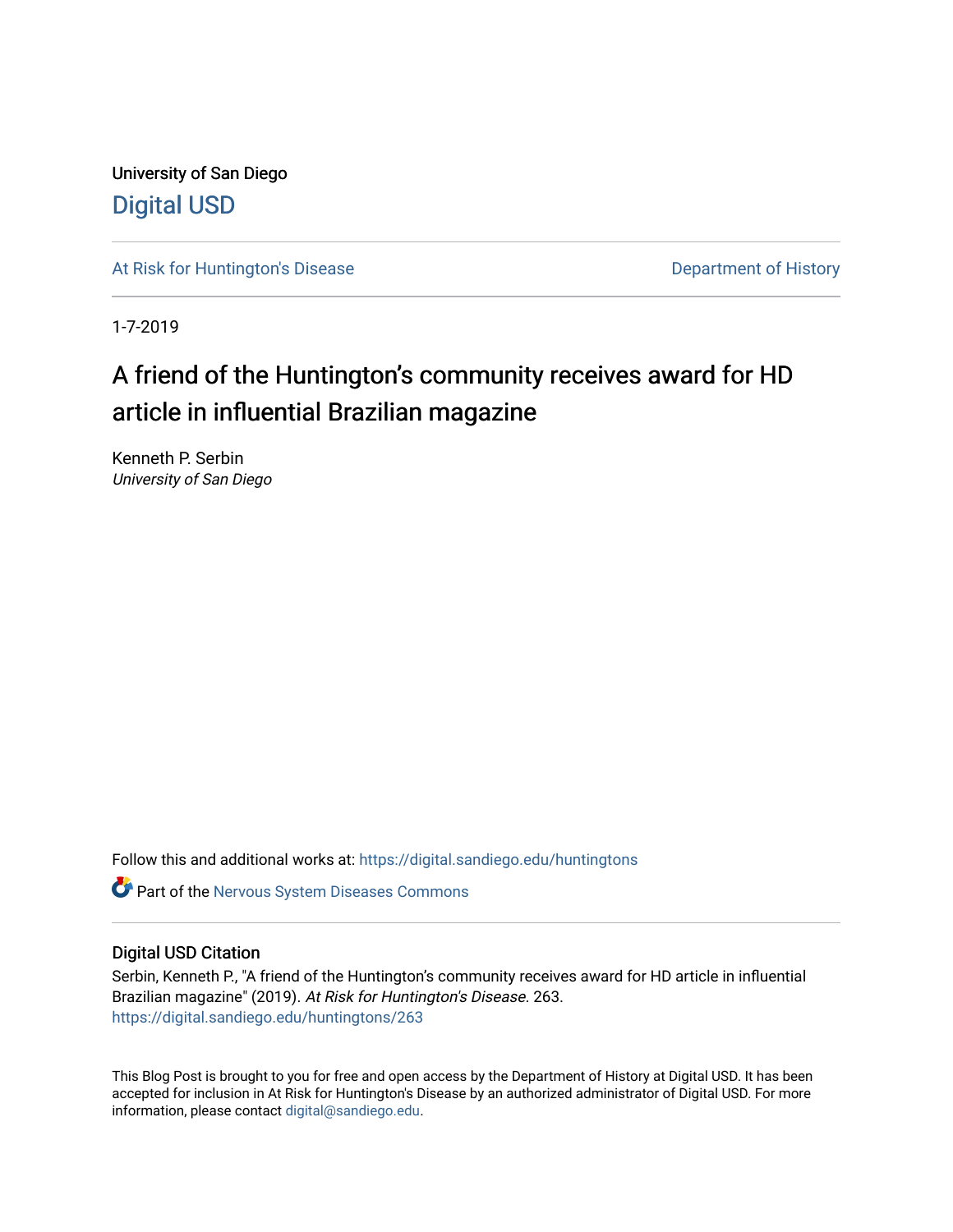#### More **[Create Blog](https://www.blogger.com/home#create) [Sign In](https://www.blogger.com/)**

# [At Risk for Huntington's Disease](http://curehd.blogspot.com/)

*HD is a genetically caused brain disorder that causes uncontrollable bodily movements and robs people's ability to walk, talk, eat, and think. The final result is a slow, ugly death. Children of parents with HD have a 50-50 chance of inheriting the disease. There is no cure or treatment.*

### Blog Archive

- $\blacktriangleright$  [2021](http://curehd.blogspot.com/2021/) (12)
- $2020(16)$  $2020(16)$
- $2019(19)$  $2019(19)$
- [►](javascript:void(0)) [November](http://curehd.blogspot.com/2019/11/) (2)
- [►](javascript:void(0)) [October](http://curehd.blogspot.com/2019/10/) (2)
- $\blacktriangleright$  [August](http://curehd.blogspot.com/2019/08/) (2)
- $\blacktriangleright$  [July](http://curehd.blogspot.com/2019/07/) (1)
- $\blacktriangleright$  [June](http://curehd.blogspot.com/2019/06/) (2)
- $\blacktriangleright$  [May](http://curehd.blogspot.com/2019/05/) (2)
- $\blacktriangleright$  [April](http://curehd.blogspot.com/2019/04/) (1)
- $\blacktriangleright$  [March](http://curehd.blogspot.com/2019/03/) (3)
- $\blacktriangleright$  [February](http://curehd.blogspot.com/2019/02/) (2)
- [▼](javascript:void(0)) [January](http://curehd.blogspot.com/2019/01/) (2)
- Hacking humans, [upgrading](http://curehd.blogspot.com/2019/01/hacking-humans-upgrading-homo-sapiens.html) Homo sapiens: the role o...

A friend of the [Huntington's](http://curehd.blogspot.com/2019/01/a-friend-of-huntingtons-community.html) community receives aw...

- $2018(16)$  $2018(16)$
- $2017(14)$  $2017(14)$
- $2016(13)$  $2016(13)$
- $\blacktriangleright$  [2015](http://curehd.blogspot.com/2015/) (24)
- $\blacktriangleright$  [2014](http://curehd.blogspot.com/2014/) (24)
- $-2013(30)$  $-2013(30)$  $-2013(30)$
- $\blacktriangleright$  [2012](http://curehd.blogspot.com/2012/) (26)
- $\blacktriangleright$  [2011](http://curehd.blogspot.com/2011/) (33)
- $\blacktriangleright$  [2010](http://curehd.blogspot.com/2010/) (26)
- $\blacktriangleright$  [2009](http://curehd.blogspot.com/2009/) (21)
- $2008(7)$  $2008(7)$
- $2007(7)$  $2007(7)$
- $\blacktriangleright$  [2006](http://curehd.blogspot.com/2006/) (4)
- $\blacktriangleright$  [2005](http://curehd.blogspot.com/2005/) (17)

### About Me **GENE [VERITAS](https://www.blogger.com/profile/10911736205741688185)**

View my [complete](https://www.blogger.com/profile/10911736205741688185) profile

### HD Links

[Huntington's](http://www.hdsa.org/) Disease Society of America

### MONDAY, JANUARY 07, 2019

### A friend of the Huntington's community receives award for HD article in influential Brazilian magazine

Brazilian journalist [Mônica Manir](https://www.escavador.com/sobre/800503/monica-manir-miguel#academico), holder of a doctorate in bioethics and a long-time friend of the Huntington's disease community, received the Prêmio Synapsis (Synapsis Prize) for her in-depth December 2017 article on the disorder in the prestigious Brazilian magazine *[Piauí](https://piaui.folha.uol.com.br/)*.

Titled ["Dançando no escuro"](https://piaui.folha.uol.com.br/materia/dancando-no-escuro/) ("Dancing in the Dark"), the article provides a detailed portrait of HD, focusing on families in Brazil and other countries affected by the condition, which causes involuntary movements, cognitive decline, and psychiatric problems. *Piauí* is on the level of *The New Yorker* magazine.

The [Prêmio Synapsis](http://fbh.com.br/premio-synapsis/) is sponsored by the Brazilian Federation of Hospitals and awarded annually for the best journalistic reports on health issues in the categories of print publications, TV, online, and radio.

For her article, Manir did almost five months of reporting, traveling to the interior to visit a town with a large nucleus of affected families and also to the Vatican in May 2017 to witness Pope Francis' special audience with the global HD community.

Upon receiving the Prêmio Synapsis in Brasília on November 27, Manir recalled the pope's declaration that HD should be "hidden no more!"



*Mônica Manir receiving the Prêmio Synapsis (photo by Federação Brasileira de Hospitais)*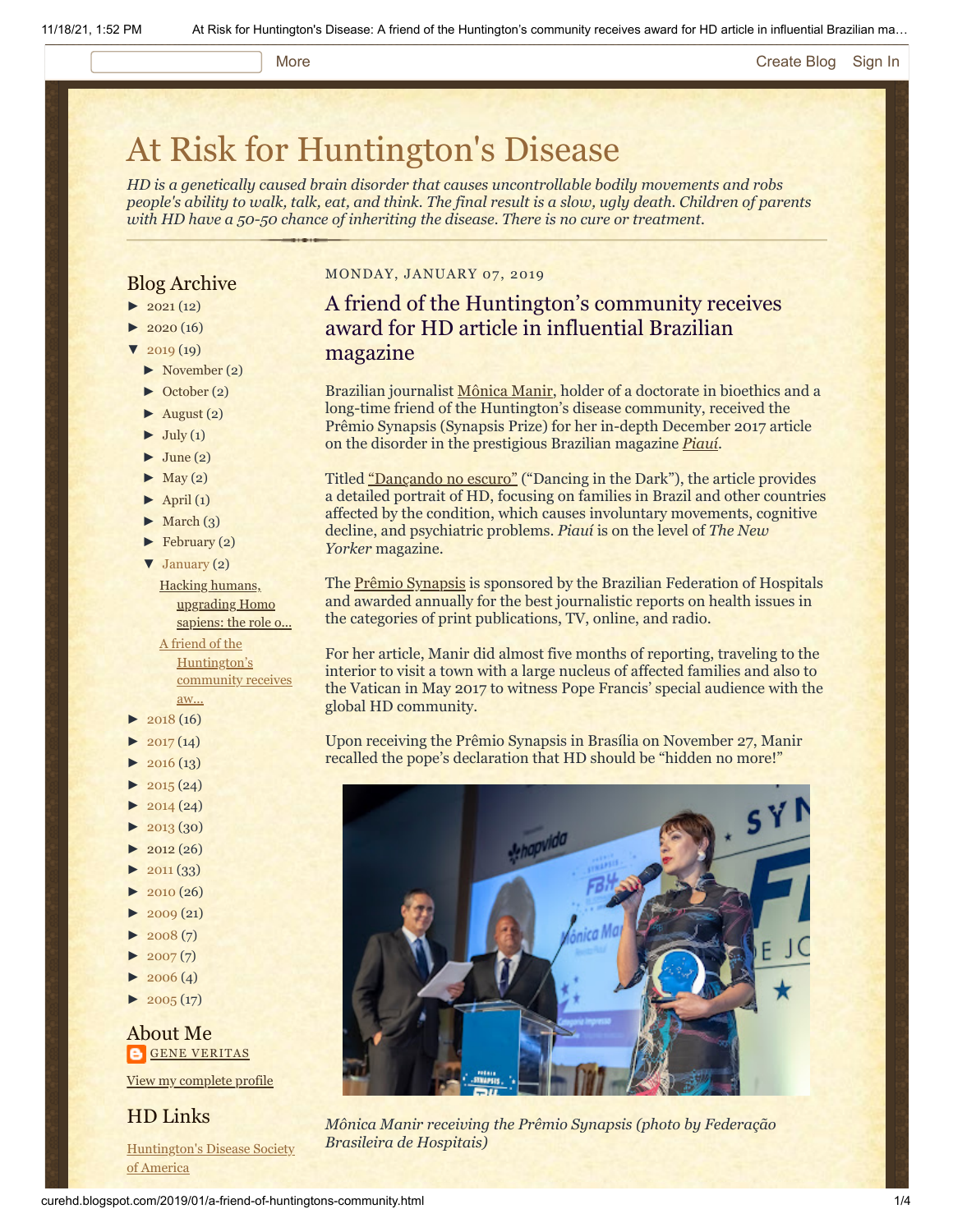[International](http://www.huntington-assoc.com/) Huntington **Association** [Huntington's](http://hddrugworks.org/) Disease Drug **Works** [Huntington's](http://www.hdlighthouse.org/) Disease **Lighthouse [Hereditary](http://www.hdfoundation.org/) Disease Foundation** [Huntington's](http://www.hdac.org/) Disease Advocacy Center Thomas [Cellini Huntington's](http://www.ourtchfoundation.org/) **Foundation** HDSA Orange County (CA) **[Affiliate](http://www.hdsaoc.org/)** HD Free with [PGD!](http://www.hdfreewithpgd.com/) [Stanford](http://www.stanford.edu/group/hopes/) HOPES Earth Source [CoQ10,](http://www.escoq10.com/) Inc.

### HD Blogs and Individuals

Chris Furbee: [Huntingtons](http://www.huntingtonsdance.org/) Dance Angela F.: Surviving [Huntington's?](http://survivinghuntingtons.blogspot.com/) Heather's [Huntington's](http://heatherdugdale.angelfire.com/) Disease Page

11/18/21, 1:52 PM At Risk for Huntington's Disease: A friend of the Huntington's community receives award for HD article in influential Brazilian ma…

Manir received her degree in journalism at the Universidade de São Paulo (USP), one of Brazil's leading universities, in 1990. She worked as both a reporter and editor for the Sunday news and cultural section of the newspaper *O Estado de S. Paulo*.

In 2013, she [reported](https://www.estadao.com.br/noticias/geral,a-danca-dos-nao-famosos,1077262) for the paper on the sixth World Congress on Huntington's Disease, held in Rio de Janeiro. She also set up a talk by me on [HD and bioethics](https://vimeo.com/75940419) in São Paulo at the Centro Universitário São Camilo's graduate program in bioethics, where she received both her Master's and Ph.D.

[She is also doing a post-doctoral study at the USP's Instituto Oscar](http://www2.fm.usp.br/iof/) Freire on the dilemmas of predictive testing for people at risk for HD.

On December 5, Manir granted the following interview via e-mail.

### *GV: What led you to study journalism?*

MM: I was always a very curious person. I wanted to understand the "why" of everything. I always pestered my parents with questions. I also loved reading. When I was 14, my sister started studying literature at the Universidade Estadual de Campinas [in São Paulo state] and became a member of the Círculo do Livro [a bi-weekly book club]. I couldn't wait to "inherit" from her all of those books that arrived at our house. I also loved writing and was praised for my school reports. In middle school, I discovered that the history taught in the schools had a political bias. I felt the wool had been pulled over our eyes with all of the language that permeated the school texts and that often hid the facts. I decided that, by becoming a journalist, I could try to get as close as I could to the truth to help people become more critical and aware. I wanted to be where things were happening and consider all the angles. To do that, I needed to do deeper reporting. That's why I always preferred working for media that allowed me to do in-depth reporting.

### *GV: What inspired you to write an article for* Piauí *about Huntington's?*

MM: Although I already knew about the disease because of the article I did for *O Estado de S. Paulo* in 2013, I was inspired to do the piece for *Piauí* by the audience with the pope at the Vatican. I thought it was a theme appropriate for returning to the subject, now in a more profound way, because I would come into contact with the affected, the families, and the health professionals from different parts of the world.

### *GV: What did it mean for you to receive the Prêmio Synapsis for your article "Dancing in the Dark"? Why is the prize called "Synapsis"?*

MM: It meant for me a big investment in an in-depth article. Just to report it took almost five months, including my trip to the Vatican and to Ervália, a small town with a large enclave of people with the disease in the state of Minas Gerais, and also the reading of articles and books, and long interviews with the affected, family members, specialists, artists. Then came the writing up of all that enormous amount of information, the organization of the text, and the fact-checking, and then the final version, which took up seven pages in the magazine. According to the sponsors, the name of the prize is intended to recognize the brilliant ideas regarding the improvement of Brazil's health system. The term "synapsis" has to do with "link," "connection."

*GV: What did you say as you accepted the prize?*

MM: I thanked the sponsors for their initiative in stimulating discussion about the Brazilian health system, which is essential in a country with such social inequality in all areas. I also thanked *Piauí* magazine for having invested in a theme still little known, and for having sent me to the Vatican and Ervália to cover different angles of the subject. But I especially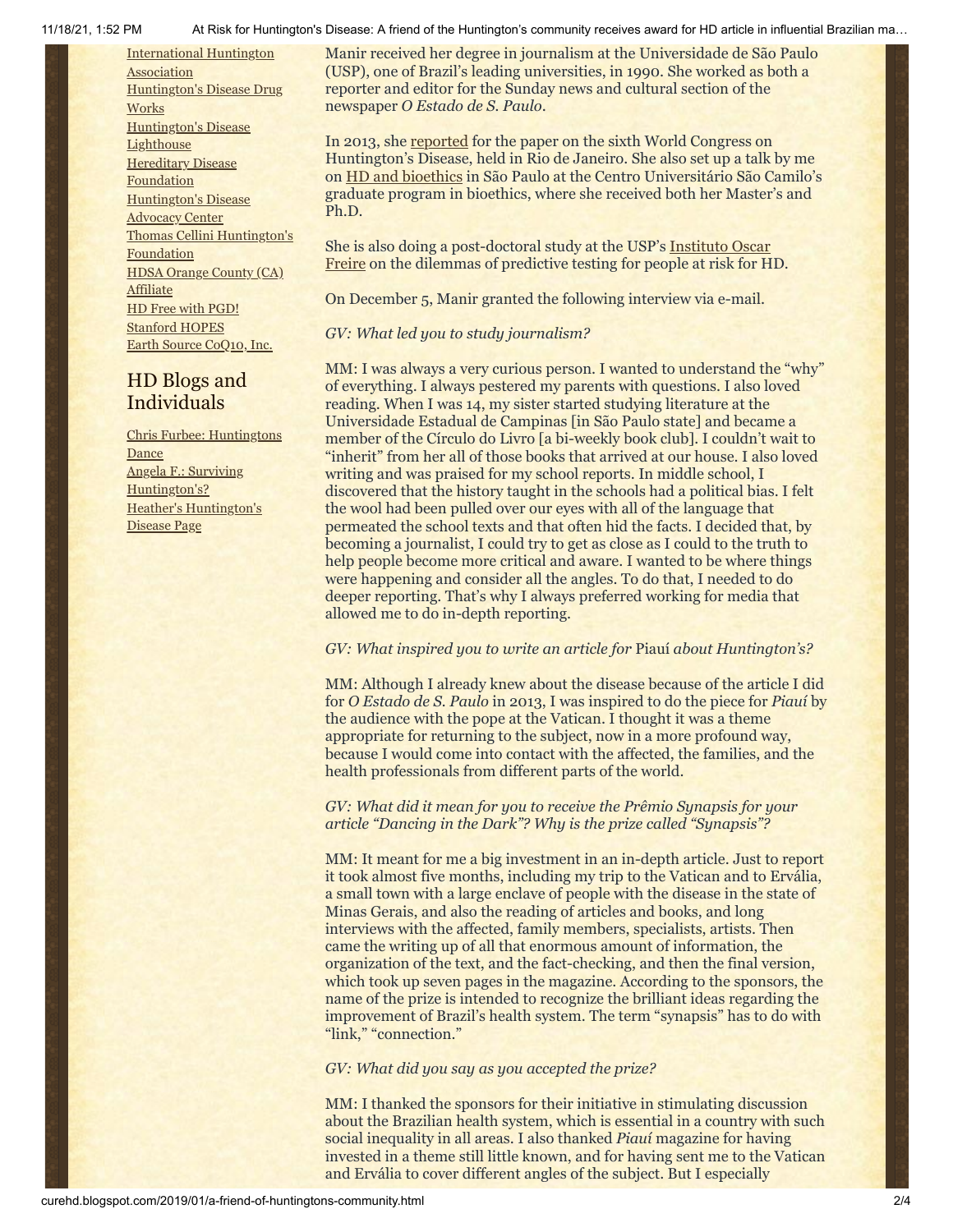11/18/21, 1:52 PM At Risk for Huntington's Disease: A friend of the Huntington's community receives award for HD article in influential Brazilian ma…

thanked the HD-affected, their relatives, and the health professionals, all of whom deal with prejudice, the difficulties of being diagnosed, and the hitches that have occurred in the search for treatments, all of this unfortunately also very common in other rare diseases. Lastly, I remembered the theme of the audience with Pope Francis: "Hidden no more!"

*GV: After the ceremony at which you received your trophy, many people greeted you and said that they had not heard of HD but would now take an interest in it. What explains this reaction?*

MM: I think the fact that a prestigious magazine like *Piauí* took interest in the subject is already a reason for reading the article. Another point is that this disease can be present in a family or friends without anybody knowing about it. Or, even if people know about it, they might lack detailed information. So, there's curiosity about learning more about HD. One couple present at the ceremony said that they knew about the disease because a relative had symptoms. They called it "Huntington's chorea," as it is still sometimes known in Brazil, and praised the fact that the magazine had addressed the subject.

*GV: It's been a year since the publication of "Dancing in the Darkness." Beyond your prize, what has been the article's impact in Brazil?*

MM: When it was published, it drew praise from various quarters, from apartment doormen to Brazilian celebrities, besides the subjects themselves.

### *GV: What was it like to cover the affected families in Rome in May 2017?*

MM: It was a very rich experience! I understood much better the anguish of the families, the factors that accentuated or eased that anguish, and the determination to diminish the silence on the matter. Everybody was very kind to me, answering patiently my endless questions!

### *GV: What led you to study bioethics?*

MM: I think bioethics combines perfectly with journalism in the sense that the guiding concept is "it depends." Central questions of human existence can't be viewed just from one angle. It's necessary to turn the prism and observe the effects that has on the light. It's necessary to understand the context of a matter, people's wishes, the internal and external pressures, and, from that point, try to register things with sensitivity. Bioethics showed – and continues to show – me the profound dilemmas of life and death that are still far from being answered with a single response.

### *GV: What has most impacted you regarding Huntington's?*

MM: Huntington's is a hereditary disease that leaves families on hold. Questions hang over them: "Do I carry the gene? Does my child? And my mother? And my nephew?" Despite the existence of a predictive test, very few undergo testing to learn their status before the actual onset of symptoms – which is completely understandable, because there is still no cure. At the same time, there are cutting-edge research projects that could block the genetic trigger and, as a result, help to treat and/or cure this and other diseases.

*GV: What message would you like to transmit to the Huntington's community in Brazil? And beyond?*

MM: I would like to say that I understand very well all of the suffering encompassing the disease and how, sometimes, people feel like hiding it in the closet. But I think the prize confirms the main point of the papal audience: we must speak about Huntington's. Shedding light on things hurts. However, it helps to make people aware of alternatives and of the